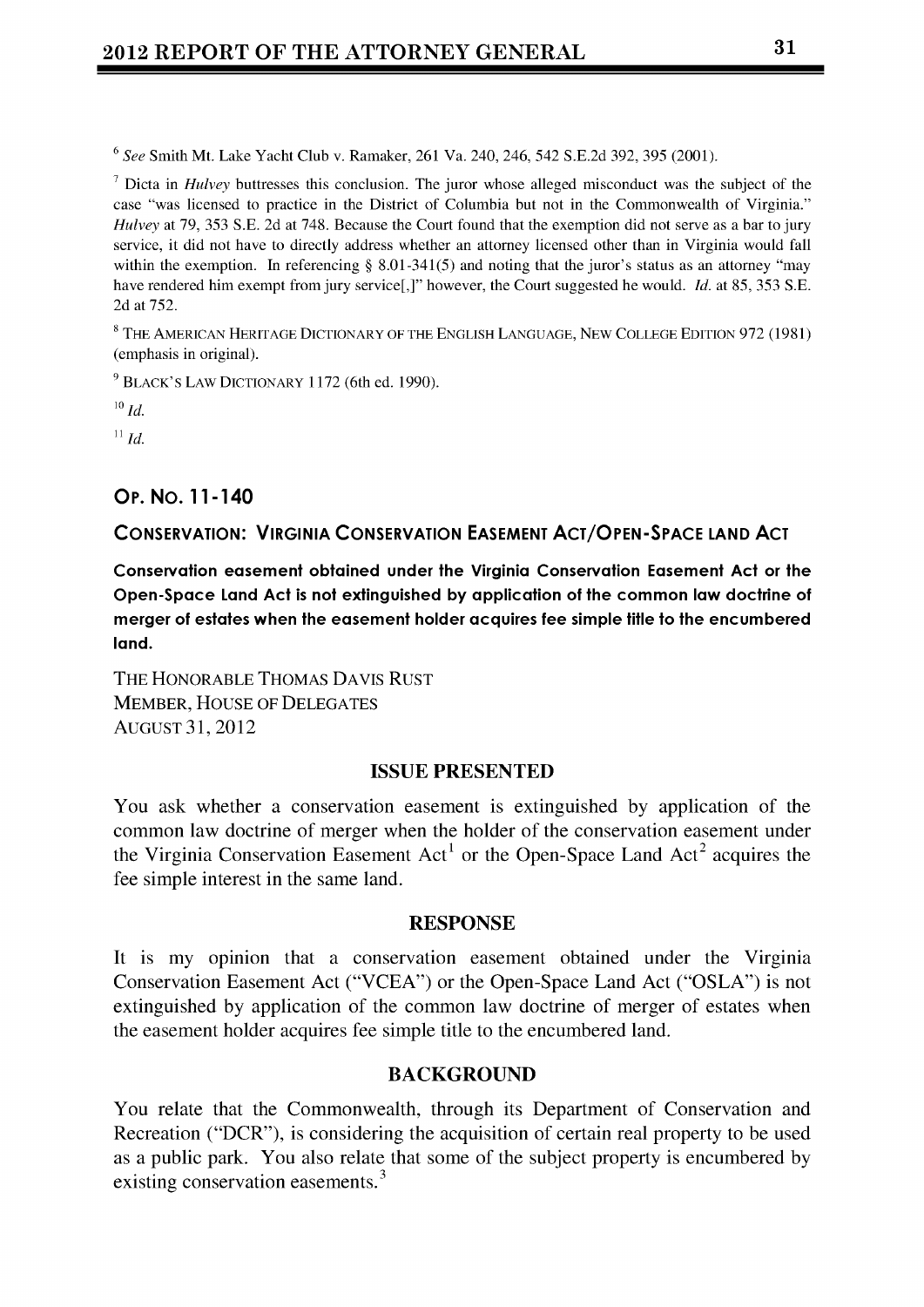# **APPLICABLE LAW AND DISCUSSION**

Merger is described as the "annihilation of one estate in another" and under contemporary Virginia jurisprudence, it is the general rule that existing easements are extinguished by operation of law when the easement holder acquires the fee simple title to the encumbered land.<sup>5</sup> Upon unity of ownership, "the [easement] right must necessarily cease to be an easement, for it becomes one of the rights of property to which all owners of land are entitled." $\frac{6}{10}$  In other words, one cannot have an easement in his own land. As recently explained by one Virginia trial court, it is generally the case that when the easement holder becomes the owner of the encumbered land, the need or purpose of the easement is eliminated.<sup>7</sup> Nevertheless, as noted by that same trial court and discussed herein, conservation easements are not typical easements whose purposes are necessarily obviated when ownership of the two estates – the easement and fee - become united in the same person or entity. **<sup>8</sup>**

Conservation easements, which are a recent creation of the  $law$ , stand in sharp contrast to conventional easements, such as right-of-way or recreational easements. Conventional easements are private agreements entered into for the exclusive benefit of the grantee or similarly situated future owners of that property. In the case of a right-of-way easement, it follows that the easement would merge into the fee upon unity of ownership because the easement, as a separate, independent encumbrance, is no longer necessary; the right ceases to be an easement because it becomes one of the rights to which all owners of land are entitled.<sup>10</sup> The formation of conservation easements, on the other hand, are authorized under **OSLA** and VCEA in order to facilitate conservation and historic preservation in furtherance of the Commonwealth's policy to protect its natural resources and historic sites.<sup>11</sup> As the statutory framework of **OSLA** and VCEA demonstrate, conservation easements serve a much more public function than conventional easements.

The Code establishes the special and public nature of conservation easements. Acquisition and stewardship of these easements are supported by public moneys through general fund appropriations and public grants,  $12$  tax exemptions and benefits<sup>13</sup> and tax incentives to grantors in cases of charitable gifts of conservation easements. **14** Further, under **OSLA** and VCEA, only certain public and nonprofit entities are authorized to hold conservation easements.<sup>15</sup> Additionally, VCEA expressly provides standing to the Attorney General and specific government agencies and localities for actions affecting conservation easements. *<sup>16</sup>*

The terms of **OSLA** and VCEA clearly evince a strong policy preference favoring the continuation of conservation easements. Specifically, **holders** of easements authorized under **OSLA** are prohibited from releasing the easement unless certain statutory criteria are met and upon the substitution of like-kind land for the released easement-encumbered land. $17$  Applying the doctrine of merger to extinguish the easement would circumvent these requirements. "Open-space land" could be disposed of beyond the parameters of the statute and without substitute land, resulting in a net-loss of open-space. Additionally, VCEA provides as a default that a "conservation easement shall be perpetual in nature unless the instrument creating it otherwise provides a specific time." Thus, the thrust of the statutory scheme is to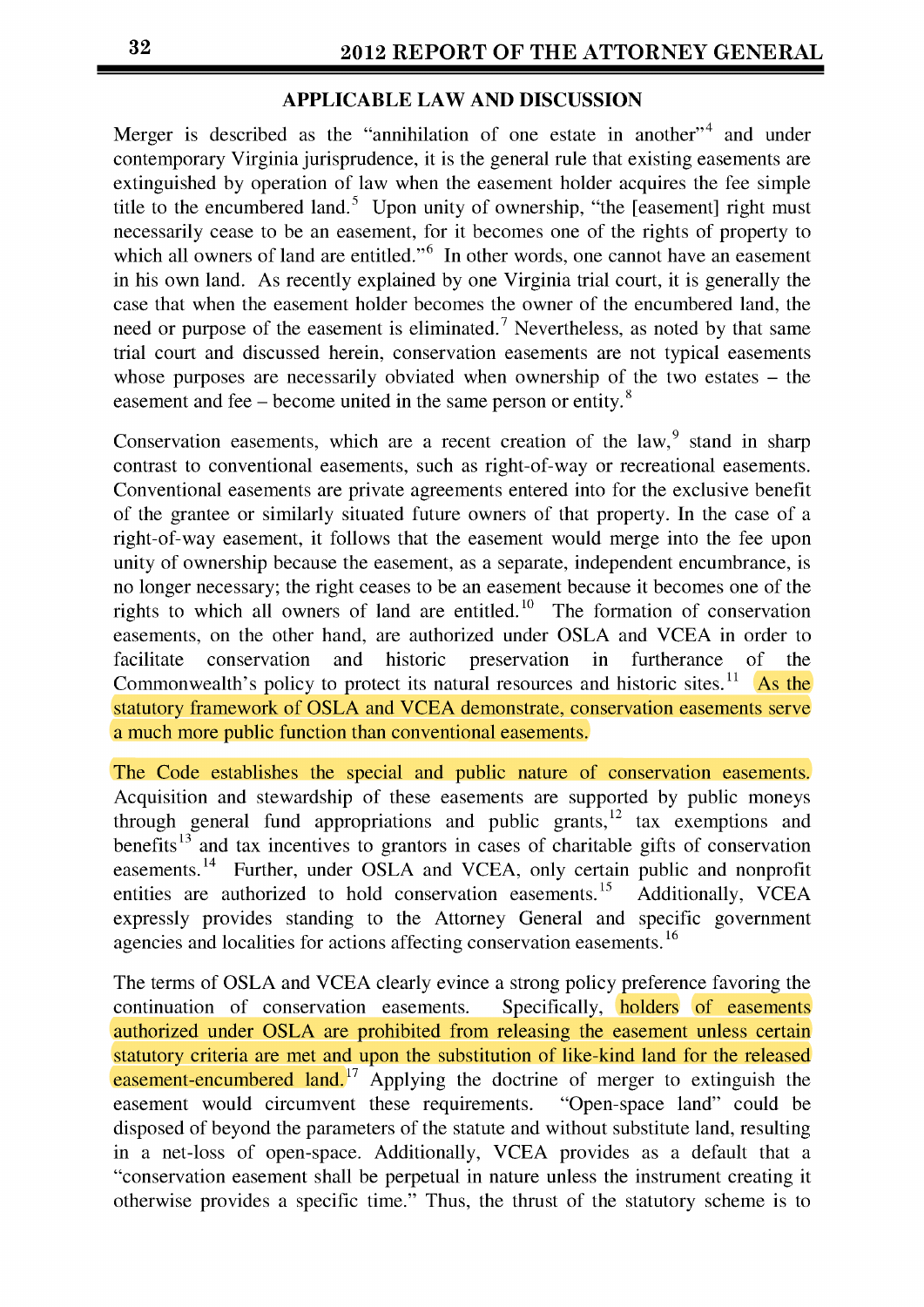promote and continue conservation efforts. Using merger to extinguish such easements therefore, would permit easement holders to extinguish them outside of the stated terms of the deed or in contravention of the stated public interest, which clearly runs contrary to the manifest intent of the statutes. **18**

Based on the foregoing public policy objectives and regulation of these easements, it can be concluded that conservation easements are held and administered by the easement holders not for themselves, but on behalf of the public<sup>19</sup> and in furtherance of state policy. A 2010 circuit court decision supports this conclusion. In that case, the court found that conservation easements "are not subject to the typical common law analysis of merger as would be appropriate to rights of way between two adjoining tracts[;]"<sup>20</sup> for, as the court found, the holder of a conservation easement is "not the sole party receiving the benefit of the easement."<sup>21</sup> The court looked to the intent of the parties to create a permanent conservation easement and the extensive statutory framework to facilitate the same in determining that merger would not apply to extinguish the subject conservation easement. $^{22}$ 

In the proposed transaction you describe, DCR would acquire land that is encumbered by a conservation easement. Assuming the encumbered land is covered by a conservation easement under the OSLA, both estates (the easement and the fee) would be owned by the Commonwealth (or one of its agencies). Nevertheless, mere ownership of the estates by the Commonwealth would not necessarily obviate the purpose of or need for the conservation easement: that is, the easement would continue to provide natural or historic resource protection in accordance with its stated terms and in furtherance of state policy.<sup>23</sup> This stands in sharp contrast to a conventional easement  $-$  such as a right-of-way or recreational easement  $-$  whose purpose or necessity is obviated when the easement holder becomes the owner of the encumbered land.<sup>24</sup> Moreover, allowing merger to extinguish the conservation easement in this instance would put DCR, a public actor, in the peculiar position of obstructing state policy in contravention to its stated mission to conserve the Commonwealth's natural resources. In my view, such an inapposite result cannot be supported by invoking a doctrine developed at common law for the sole purpose of simplifying the land records<sup>25</sup> and without reference to the policies or statutes authorizing conservation easements in Virginia.

Therefore, in light of the various statutory limitations on extinguishment of a conservation easement, and because the preservation of a conservation easement would continue to provide natural and historic resource protection in furtherance of state policy, it is my opinion that the doctrine of merger would not apply to extinguish a conservation easement when the easement holder acquires fee simple title to the encumbered land. If the proposed transaction is completed so that the Commonwealth acquires the fee interest to land for which it already holds a conservation easement, the conservation easement would continue to be held by the Commonwealth subject to the limitations on its transfer and release imposed by the  $OSLA<sup>26</sup>$  while the fee, if not similarly restricted,<sup>27</sup> could be sold or otherwise transferred in the discretion of DCR's director.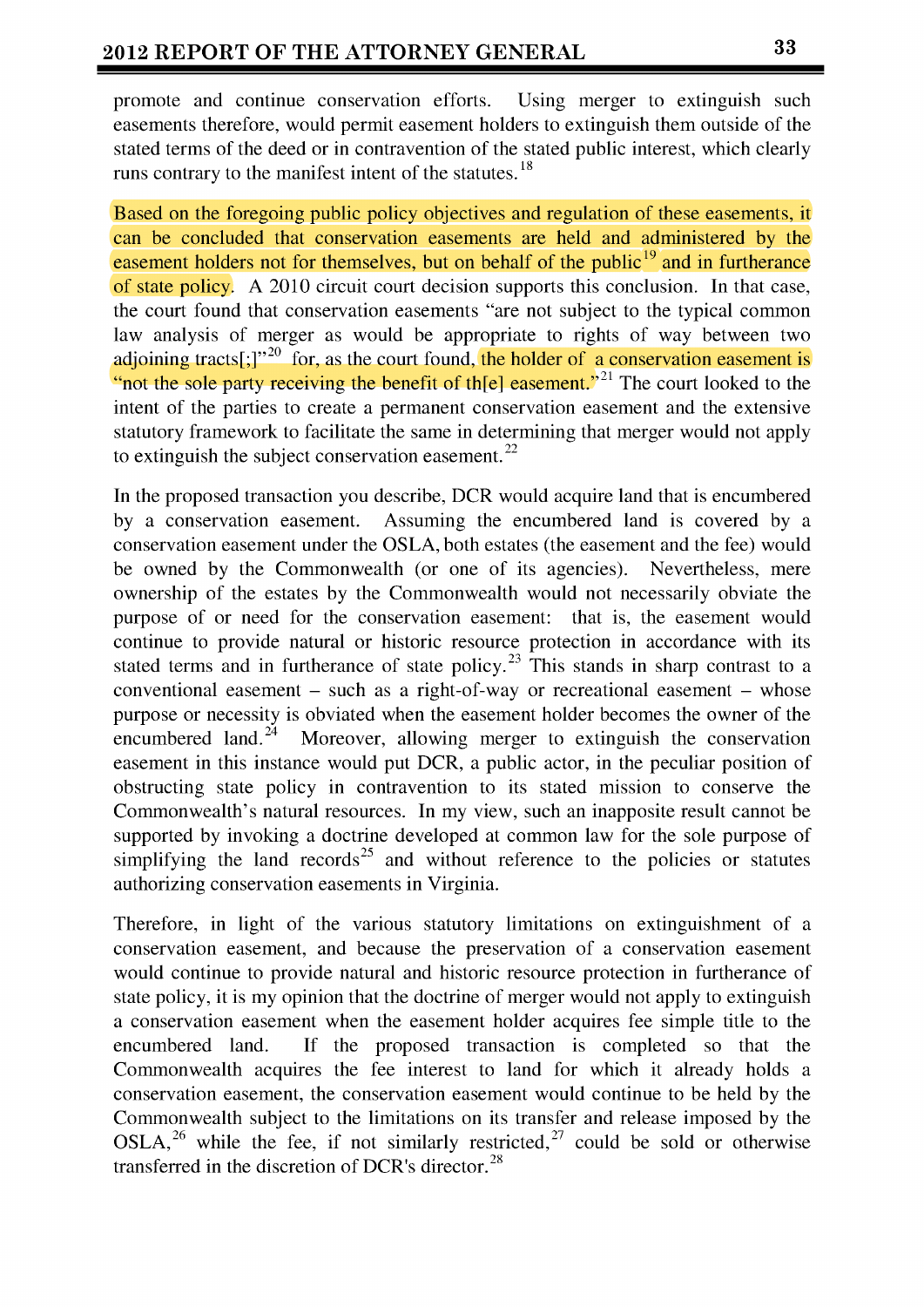#### **CONCLUSION**

Accordingly, it is my opinion that a conservation easement obtained under the Virginia Conservation Easement Act or the Open-Space Land Act is not extinguished by application of the common law doctrine of merger of estates when the easement holder acquires fee simple title to the encumbered land.

4 Little v. Bowen, 76 Va. 724, 727 (1882).

<sup>5</sup>See Read v. Jones, 152 Va. 226, 231, 146 S.E. 263, 264 (1929) (easements are extinguished when ownership of the dominant and servient estates become united in one and the same person); *accord* Davis v. Henning, 250 Va. 271, 462 S.E.2d 106 (1995) (easement for ingress and egress was extinguished by the doctrine of merger when easement holder acquired ownership of the encumbered land); *see also Little,* 76 Va. at 727 ("[Merger] takes place usually when a greater estate and a less coincide and meet in one and the same person ... whereby the less is immediately merged – that is, drowned in the greater.").

*6 Read,* 152 Va. at 232, 146 S.E. at 264.

**7** Piedmont Envt'l Council v. Malawer, 80 Va. Cir. 116, 118 (Jan. 28, 2010).

*8 Id.* at 118-19.

*9 See* 1966 Va. Acts ch. 461 (OLSA); 1988 Va. Acts chs. 720, 891 (VCEA).

*<sup>10</sup>Read,* 152 Va. at 232, 146 S.E. at 264.

<sup>11</sup> *See* 1966 Va. Acts ch. 461 (declaring that "the provision and preservation of permanent open-space land are necessary to help ... provide or preserve necessary park, recreational, historic and scenic areas, and to conserve land and other natural resources" and authorizing the acquisition of real property interests, including easements in gross, as a means of preserving open-space land); United States v. Blackman, 270 Va. 68, 81, 613 S.E.2d 442, 448 (2005) ("In enacting VCEA, the General Assembly undertook to comprehensively address various land interests that can be used for conserving and preserving the natural and historical nature of property. In so doing, the General Assembly addressed the use of such easements in a manner consistent with [current law], the Open-Space Land Act, and the public policy favoring land conservation and preservation of historic sites and buildings in the Commonwealth as expressed in the Constitution of Virginia."). *See also* VA. CONST. art. XI, **§** 1 ("To the end that the people have clean air, pure water, and the use and enjoyment for recreation of adequate public lands, waters, and other natural resources, it shall be the policy of the Commonwealth to conserve, develop, and utilize its natural resources, its public lands, and its historical sites and buildings. Further, it shall be the Commonwealth's policy to protect its atmosphere, lands, and waters from pollution, impairment, or destruction, for the benefit, enjoyment, and general welfare of the people of the Commonwealth."); VA. CONST. art. XI, **§** 2 ("In the furtherance of such policy, the General Assembly may undertake the conservation, development, or utilization of lands or natural resources of the Commonwealth, the acquisition and protection of historical sites and buildings, and the protection of its atmosphere, lands, and waters from pollution, impairment, or destruction, by agencies of the Commonwealth or by the creation of public authorities, or by leases or other contracts with agencies of the United States, with other states, with units of government in the Commonwealth, or with private persons or corporations....").

12 *See §* 10.1-1020 (2012) (establishing the Virginia Land Conservation Fund for purposes of providing grants to state agencies and other nonprofit entities for conservation and historic preservation purposes).

*<sup>13</sup>See §* 10.1-1011(A) (providing an exemption of state and local taxation for perpetual conservation easements) and **§** 10.1-1011(B) (requiring that assessments of the fee interest in land that is subject to a perpetual conservation easement reflect the reduction in the fair market value of the land).

<sup>1</sup> Virginia Conservation Easement Act, VA. CODE ANN. **§§** 10.1-1009 through 10.1-1016 (2012).

<sup>2</sup>Open-Space Land Act, VA. CODE ANN. **§§** 10.1-1700 through 10.1-1705 (2012).

<sup>&</sup>lt;sup>3</sup> For purposes of this opinion, I make no distinction between conservation easements created under OSLA or VCEA, unless specifically noted.